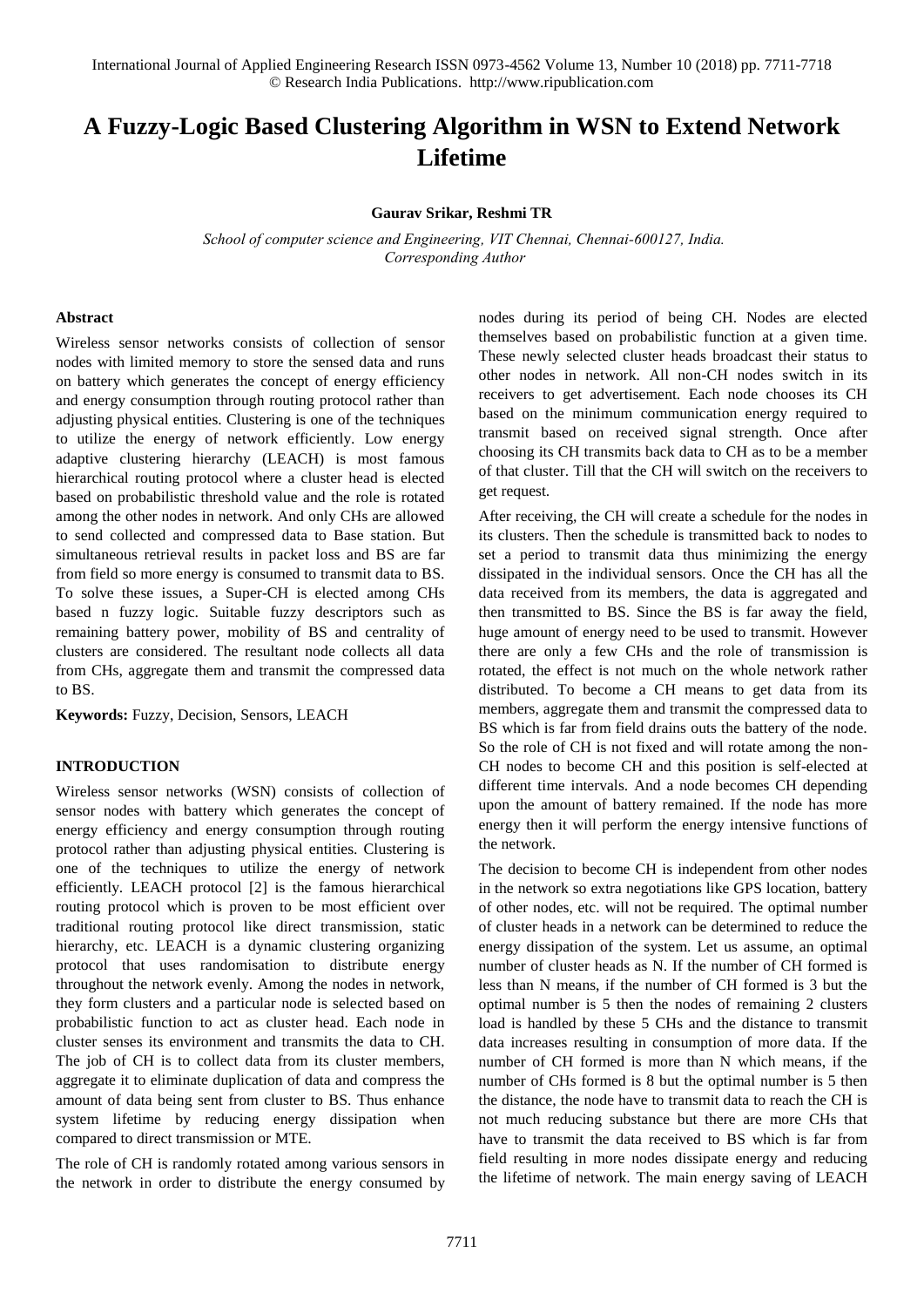protocol is due to combining lossy compression with the data routing. There is clearly a trade-off between quality of output and the amount of compression achieved.

But still there is a drawback that the BS will be placed far from field so to transfer data to BS consumes more energy which results in draining of charge in all CHs and another issue is the parallel transfer, the BS cannot receive packets resulting in packet loss. So to reduce dissipation of battery and utilize the bandwidth efficiently we place a Super-CH among CHs. So that after all CH receives data from its members the data is transmitted to SCH rather than BS. The selection of SCH is based on fuzzy logics. Fuzzy logics is used to model human decision making and experience to handle uncertainties of real time applications more accurately than the probabilistic model. And it also overcomes the overhead of collecting energy and location information of each node. Only SCH is allowed to send the message to BS.

# **LITERATURE SURVEY:**

In this section, we are discussing most of the well-known hierarchical routing protocols where the CHs are elected in an energy efficient manner. We have also discussed on some fuzzy logic based clustering protocols. Each cluster head becomes representative for the cluster and gathering information from other nodes, aggregate them and send them to the base station either directly or indirectly. Even though there are many clustering protocols with fuzzy or without fuzzy descriptors are proposed, but very few most important protocols are presented here.

# **A. Hierarchical Routing Protocols Based on Clustering**

# 1) Low Energy Adaptive Clustering Hierarchy (LEACH):

Low Energy Adaptive Clustering Hierarchy (LEACH) protocol [2], [3], [9] introduced by Heinzelman in year 2000[2] is self-organizing, adaptive clustering protocol which does distribute energy load equally in all nodes in a cluster.

LEACH consists of 2 phases,

- Setup phase: Nodes form clusters.
- Stead state phase: data is sensed and transmitted.

# *A. Setup Phase:*

Initially each node decides to become CH or not based on probabilistic function and number of times the node has been a CH so far. The node chooses a random number (no) between 0 and 1. If the number is less than threshold value T(n), then that node becomes CH for the current round.

The threshold value would be,

$$
T(n) = \begin{cases} \frac{P}{1 - \left(P * \left(r \mod\left(\frac{1}{P}\right)\right)\right)}, & \text{if } n \in G \\ 0, & \text{otherwise} \end{cases}
$$
 (Eqn. 1)

Where P is the desired percentage to become CH, Eg.  $P = 0.05$ (5% as mentioned in [2]). R is the current round and G is the set of nodes that haven't been cluster heads in last 1/P rounds.

After electing CHs, it will start broadcasting "Hello" message to its neighbourhood nodes by using CSMA MAC protocol. Energy used to broad cast message is equal for all CHs. All non-CH nodes should keep their receivers on till it receive broadcast message. And the non- CH node chooses the cluster based on received signal strength and after each node decides to become member of that cluster, it will acknowledge CH that it will be a member of cluster. At that time, all CH nodes must keep their receivers on. After receiving all the acknowledgement messages from nodes, the CH creates a TDMA schedule allotting at which period the node should transmit data. And the schedule is broadcasted back to the nodes in the cluster.

# *B. Steady State:*

Each node will switch off the transmitter and start sensing environment. The sensed information is stored and at particular period of time, when its turn to transmit comes, the stored data is transmitted to CH. In CH, all data is collected, aggregated and finally transmitted to BS.

# 2) LEACH–C:

In LEACH-C [3] is a centralized protocol where the complete setup phase like CH formation, cluster formation and distribution of information into network is performed on base station. BS knows the location and energy information of each node. So, it can produce better clusters by exactly forming optimal cluster head nodes throughout the network. The main drawback of this centralized protocol is that the position of all the nodes must be known which makes the node to be expensive and provide overhead.

As the projects mainly interested on fuzzy logic based clustering protocols, so few of them are highlighted below.

# **B. Fuzzy Logic Based Clustering Protocol**

Many researchers have worked on how Fuzzy Logic can be utilized to elect the proper and efficient CH so that efficient life time can be accomplished.

Some of the well-known fuzzy logic based clustering algorithms are discussed below.

1) CHEF:

In CHEF [5], CH is elected based on two descriptors which are proximity distance and energy. The fuzzy based approach elects CH with high energy and locally optimal node among the other nodes in network. In [4], the author has considered three fuzzy descriptors such as remaining battery, concentration of network, and centrality among neighbourhood nodes. These three descriptors are the key points to calculate the chance to become the CH which can improve the network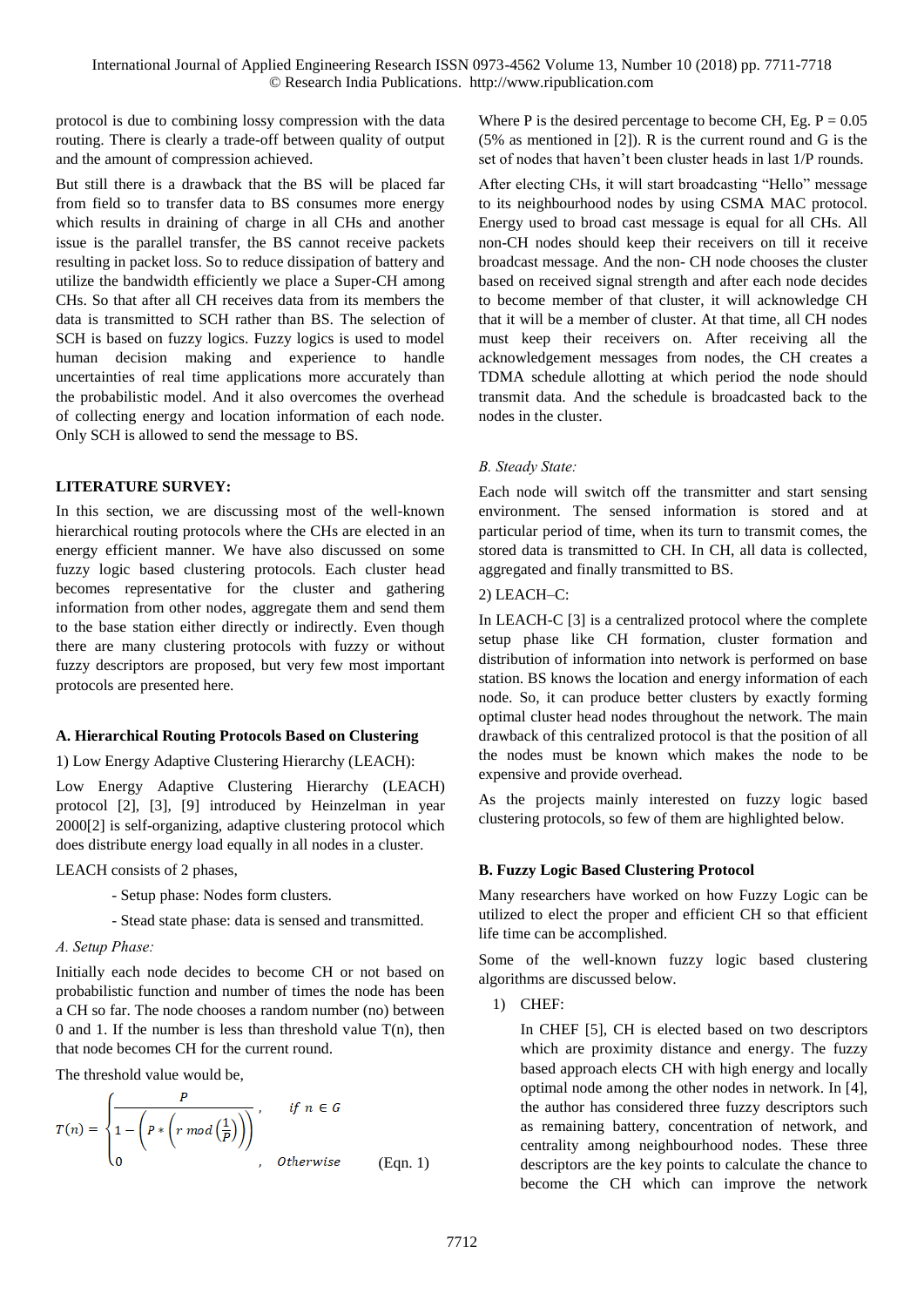International Journal of Applied Engineering Research ISSN 0973-4562 Volume 13, Number 10 (2018) pp. 7711-7718 © Research India Publications. http://www.ripublication.com

lifetime. Energy level is defined as remaining energy at each node, concentration is number of neighbourhood nodes and centrality is a value based on how centre the node to the cluster. But the main drawback with this protocol is that all the nodes are not equipped with GPS trackers and they might not be able to provide location information in some regions.

2) F-MCHEL:

In F-MCHEL [8], cluster head is elected by applying fuzzy rules based on energy and proximity of distance. The node which has the maximum remaining energy among the cluster heads is elected as a Master Cluster Head (MCH), aggregated data and transmits optimal data to the base station. F-MCHEL is an improvement of CHEF. It provides much network stability when compared with LEACH and CHEF. In F-MCHEL, base station is considered to be static. In [16], we proposed a protocol which considers three fuzzy descriptors such as remaining battery power, mobility, and distance to base station for electing a MCH. But the main drawback of this protocol is that when mobility increases or decreases, the lifetime of the network remains constant. Because, mobility is indirectly proportional to the distance to base station.

## **PROBLEM STATEMENT:**

BS will be placed far from field so to transfer data to BS consumes more energy which results in draining of charge in all CHs and another issue is the parallel transfer, the BS cannot receive packets resulting in packet loss

# **MOTIVATION:**

So to reduce dissipation of battery and utilize the bandwidth efficiently we place a Super-CH among CHs. So that after all CH receives data from its members the data is transmitted to SCH rather than BS. The selection of SCH is based on fuzzy logics. Fuzzy logics is used to model human decision making and experience to handle uncertainties of real time applications more accurately than the probabilistic model. And it also overcomes the overhead of collecting energy and location information of each node. Only SCH is allowed to send the message to BS.

## **PROPOSED WORK:**

WSN are densely deployed in a region to sense environment parameters. There are various types of environmental parameters such as motion, temperature, humidity, pressure, seismography, gas and so on. WSN are deployed in hazardous region where battery replacement or recharge is nearly not possible. There are many typical constraints such as power, limited processing capacity, radio connectivity, geographical location makes the sensor node's battery dissipate. Once the network is deployed, nodes keep on sensing the environment and the battery power drains exponentially.

Whenever a node detect any event, it will send the information to CH or if it is a CH then will send information to the base station. Sometimes it happens like, the same information sensed by nearby sensor node can be sensed by the CH, which makes the network inefficient. To avoid this data duplication and to make the network more energy efficient, data aggregation is used.

Cluster based routing protocol is one of the efficient ideas to solve this issue, where sensor nodes are extended into number of groups and each group is called as a cluster. One node is elected among other nodes in each cluster and is named as Cluster Head (CH). Data aggregation is obtained at the CH. The CH will take the responsibility for sending the message to the BS.



**Figure 1.** Network formation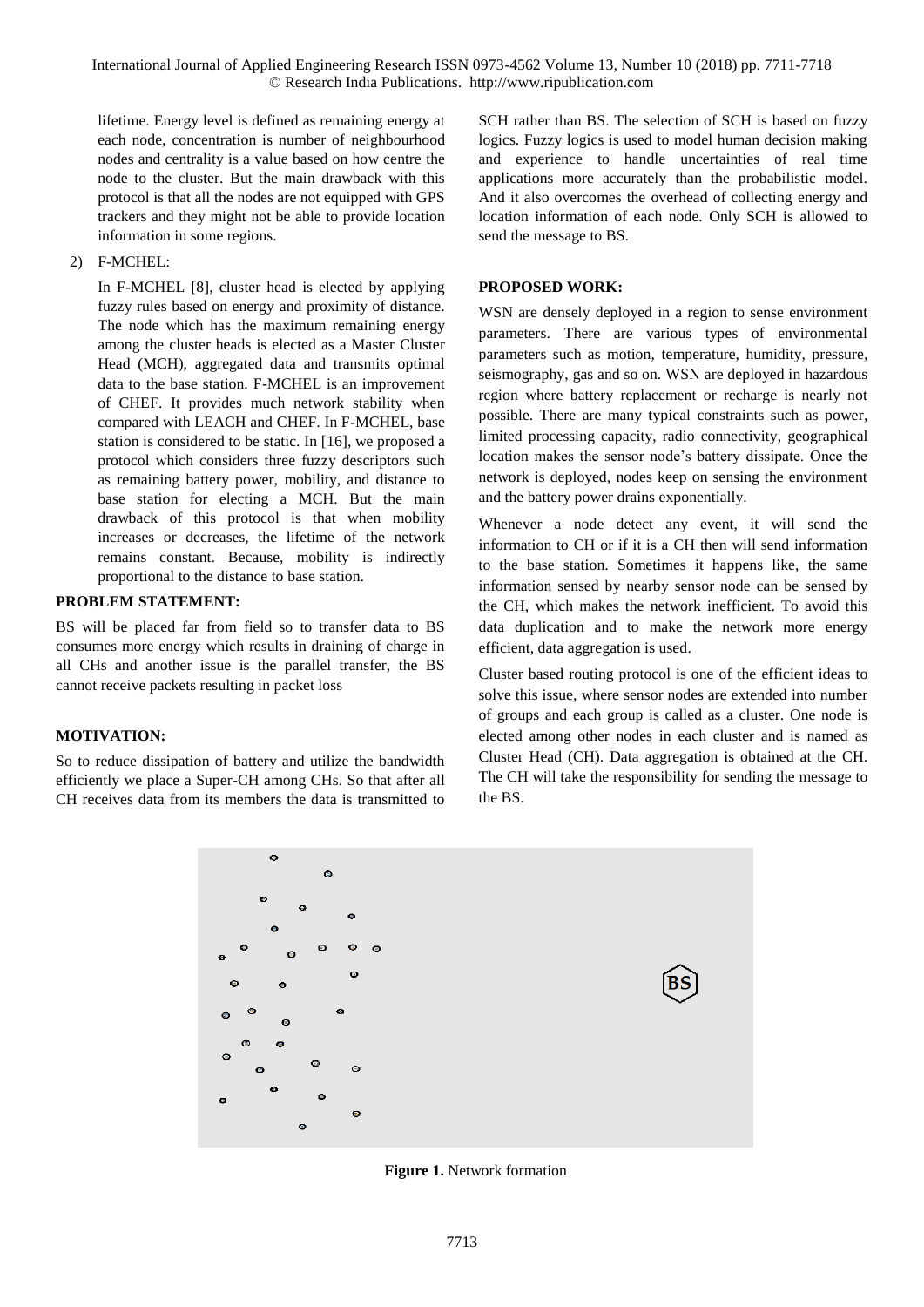LEACH is a hierarchical routing protocol which elect cluster heads based on probabilistic model and initially assumed that each sensor node has equal chance to become a CH. This protocol operates in two phases. They are set up phase and steady state phase.

In set up phase, a node is elected as cluster head and forms the cluster among its neighbour nodes and actual data is transmitted is performed in the steady state phase. Each node chooses a random number between 0 and 1. If the number is less than the threshold value, the node gets the chance to be the cluster head for the current round. Probability of the nodes to become CH and set of nodes which have never been cluster head in the last few rounds is elected as cluster head. After electing CHs, it will start broadcasting "Hello" message to its neighbourhood nodes by using CSMA MAC protocol. Energy used to broad cast message is equal for all CHs. All non-CH

nodes should keep their receivers on till it receive broadcast message. And the non- CH node chooses the cluster based on received signal strength and after each node decides to become member of that cluster, it will acknowledge CH that it will be a member of cluster. At that time, all CH nodes must keep their receivers on. After receiving all the acknowledgement messages from nodes, the CH creates a TDMA schedule allotting at which period the node should transmit data. And the schedule is broadcasted back to the nodes in the cluster.

In steady state phase, each node will switch off the transmitter and start sensing environment. The sensed information is stored and at particular period of time, when its turn to transmit comes, the stored data is transmitted to CH. In CH, all data is collected, aggregated and finally transmitted to BS.



**Figure 2.** LEACH protocol

In the proposed model, fuzzy logic [10]-[15] is used in order to handle the uncertainties occurred for electing the SCH. The main benefit of using fuzzy logic is to overcome the overheads caused by collecting and calculating energy and location data of each node. Most of the fuzzy based clustering algorithms consider the BS as static but if we made BS to be mobile then that can relieve the network traffic, reduces delay and enhances energy efficiency.

The proposed clustering protocol follows the basic principle of LEACH protocol. The cluster is formed in each round and in every round, each node generates a random number between 0 and 1. If the random number generated for a particular node is smaller than the threshold value  $T(n)$ , the node becomes the cluster head.

In basic LEACH protocol, the cluster formation algorithm was defined to assume that the number of cluster per round is k. The optimal value of k in LEACH protocol can be determined analytically by simulating a graph plotted between normalized total system energy dissipated and the percent of nodes that are cluster-heads [3]. For instance, if there are N nodes deployed randomly over  $X \times Y$  region, and k clusters are been assumed, then there are N/k nodes per cluster.

Each CH consumes energy by receiving the data, aggregates it and sends the compressed data to base station. To save some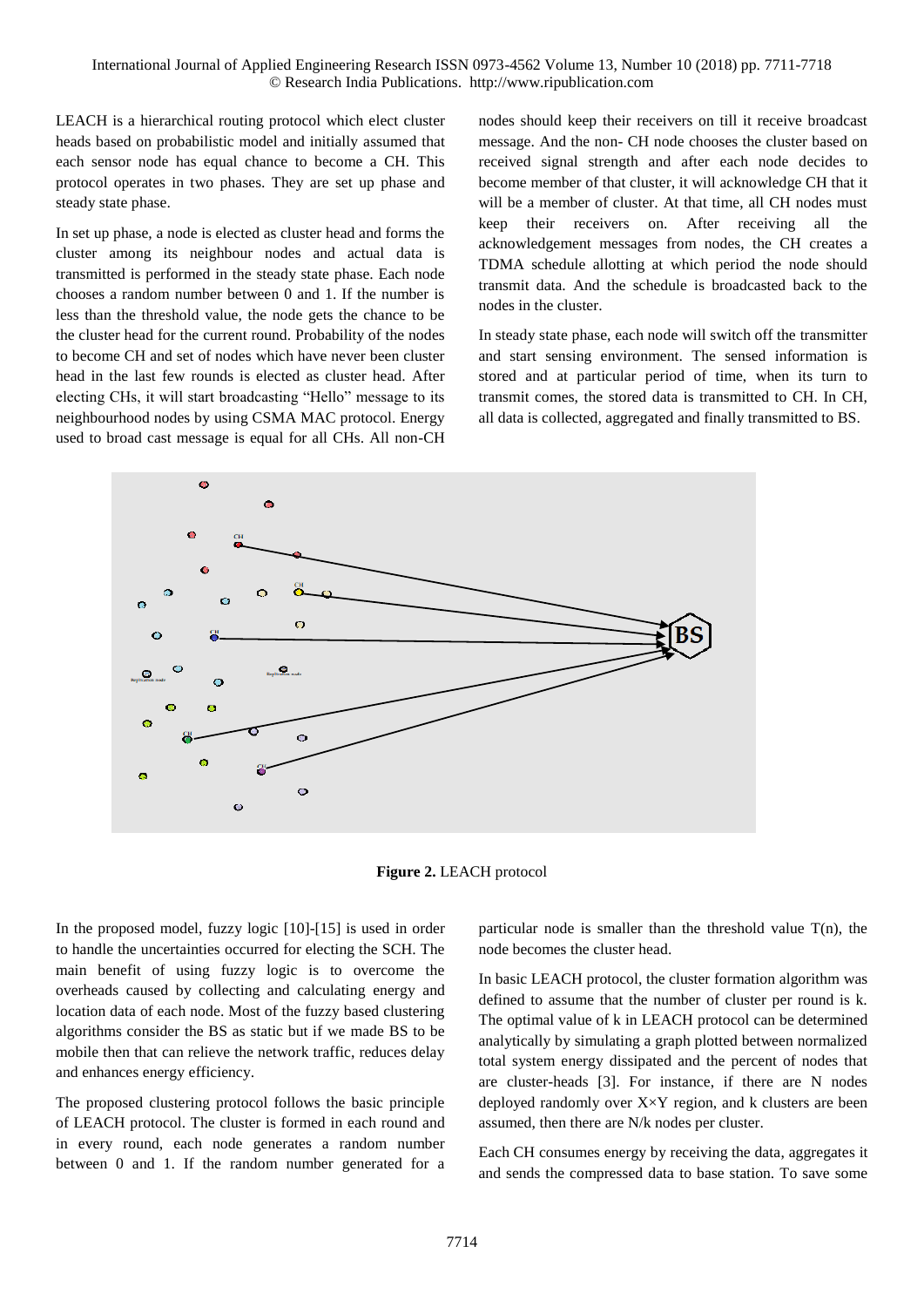energy, one Super cluster head [16] among the CHs can be elected to send the data to BS to reduce energy consumption of each CH and to utilize the bandwidth efficiently instead of multiple CHs which can reduce energy consumption and enhances network lifetime.

Another assumption made is that the BS mobility that can relax collision avoidance caused by concurrent data transmission by collecting the data from SCH. Other sensor nodes including cluster heads and super cluster head are remained static. Base station can adopt any path to collect the information from the Super-CH. Further assumption would be made that remaining battery power, BS mobility, and Centrality of the cluster heads to be the three fuzzy descriptors [1], [14] suitable to calculate the chance to become the Super-CH that can deliver the message to the base station.

Assuming that in each round, battery level of each CH gets reduced so considered as a metric. Centrality is considered as another metric because centrality focuses on the location of Super-CH among CHs. Mobility implies that when base station moves in a particular direction, the distance between BS and Super-CH increases or decreases with respect to the speed and direction of moving BS.



**Figure 3.** The proposed fuzzy descriptor LEACH protocol

## **PERFORMANCE EVALUATION:**

## 1. Simulation environment:

In this experiment, I have simulated using NS2.35 in Ubuntu 12.04 and considered 30 nodes randomly deployed over the area between  $(x=0, y=0)$  and  $(x=1141, y=652)$  with BS location  $(x=527.227, y=114.155)$ . We assume six no. of clusters. Each round duration is 20s. The bandwidth of the channel is 1 Mbps. Each data message is 500 bytes long; packet header length is 25 bytes. We have used a simple energy model. We run the simulation for 20000s.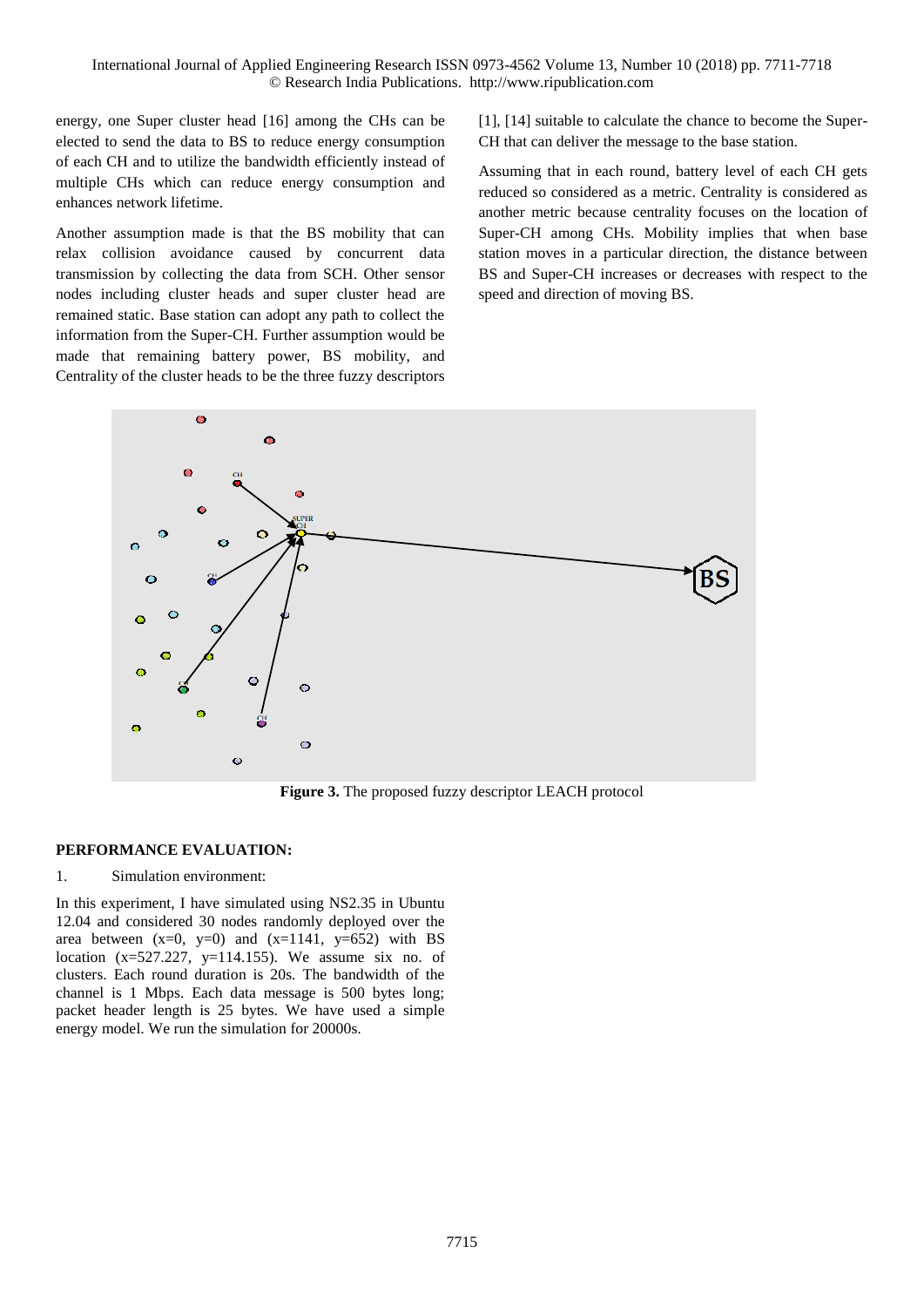Simulation parameters:

**Table 1.** Simulation parameters

| No.<br><b>Item</b>       | <b>No. Item Description</b><br>Specification                                                         | Values                                                       |
|--------------------------|------------------------------------------------------------------------------------------------------|--------------------------------------------------------------|
| 1                        | Simulation area                                                                                      | 1141 X 652                                                   |
| $\mathfrak{D}$           | No. of nodes                                                                                         | 30                                                           |
| 3                        | <b>Transmitter amplifier Energy</b><br>dissipation<br>(a)<br>$E_{fs\ amp}$<br>(b)<br>$E$ two ray amp | $10$ pJ/bit/m <sup>2</sup><br>$0.0013$ nJ/bit/m <sup>4</sup> |
| $\overline{\mathcal{A}}$ | Radio bit rate-Rb                                                                                    | 1mbps                                                        |
| 5                        | Channel type                                                                                         | Channel/Wireless<br>channel                                  |
| 6                        | Radio propagation model                                                                              | Two ray ground                                               |
| 7                        | Simulation time                                                                                      | 200.0                                                        |
| 8                        | Antennae model                                                                                       | Antenna/Omniantenna                                          |
| 9                        | Energy model                                                                                         | <b>Battery</b>                                               |
| 10                       | Interface queue type                                                                                 | Queue/Drop<br>tail/prequeue                                  |
| 11                       | Link layer type                                                                                      | LL                                                           |
| 12                       | Communication model                                                                                  | <b>Bi-direction</b>                                          |
| 13                       | Min packet in ifq                                                                                    | 50                                                           |

#### 2. Performance metrics:

## a. Energy consumed:

We assume a simple model [6] for the radio hardware energy dissipation where the transmitter consumes energy to run the radio transmitters and the power amplifier, and the receiver consumes energy to run the radio receiver, as shown in Fig. 4.



**Figure 4.** The simple energy model

For this protocol, both the free space  $(d<sup>2</sup>)$  power loss) and the multipath fading  $(d<sup>4</sup>$  power loss) channel models were used,

depending upon the distance between the transmitter and receiver. Power amplifier—if the distance is less than the threshold value, the free space  $(\mathcal{E}_{fs})$  model

is used. Otherwise, the multipath  $(\mathcal{E}_{mp})$  model is used. Therefore, to transmit an l-bit length message for a distance, the radio expends

$$
E_{Tx}(l,d) = E_{Tx-\text{elec}}(l) + E_{Tx-\text{amp}}(l,d)
$$
  
= 
$$
\begin{cases} lE_{\text{elec}} + l_{\varepsilon_{fs}}d^2, & d < d_0 \\ lE_{\text{elec}} + l_{\varepsilon_{mp}}d^4, & d \ge d_0 \\ \end{cases}
$$
 (Eqn. 2)

and to receive this message, the radio expends:

$$
E_{R_X}(l) = E_{R_{X-\text{elec}}}(l) = lE_{\text{elec}}
$$
\n(Eqn. 3)

The electronics energy E<sub>elec</sub>, depends on factors such as the digital coding, modulation, filtering, and spreading of the signal.

Whereas the amplifier energy,  $\mathcal{E}_{fs}d^4$  or  $\mathcal{E}_{mp}d^4$ , depends on the distance to the receiver and the acceptable bit-error rate.

## b. Packet Loss:

Packet loss in a communication is the difference between the number of packets generated and number of packets received. Packet Loss is calculated using AWK script which processes the trace file and produces the result by plotting a graph which indicated the amount of packet loss at particular time.

Based on the trace file generated, the graph is plotted.

The main cause for packet loss could be high latency due to slow network or bandwidth, simultaneous retrieval of data, inconsistent jitter causing spacing between packets or hardware/software failure.

#### c. Overhead:

To stay up with the latest data about network routes, routing algorithm create small sized packets, called routing packets. One case of such packets is Hello packet, which is utilized to check whether the neighbour node is active. Note that routing packets don't convey any application content, different from what data packets do.

Both, most of the times the routing and data packets need share the same network bandwidth, and thus, routing packets are thought to be an overhead in the system. This overhead is called routing overhead. A good routing protocol ought to bring about lesser routing overhead.

#### **RESULT ANALYSIS:**

A graph is plotted among the proposed and existing system's energy consumption where it is shown that proposed system's lifetime is increased when compared to the existing system's lifetime. So the energy consumed by each node while being the role of CH is less when compared to existing system.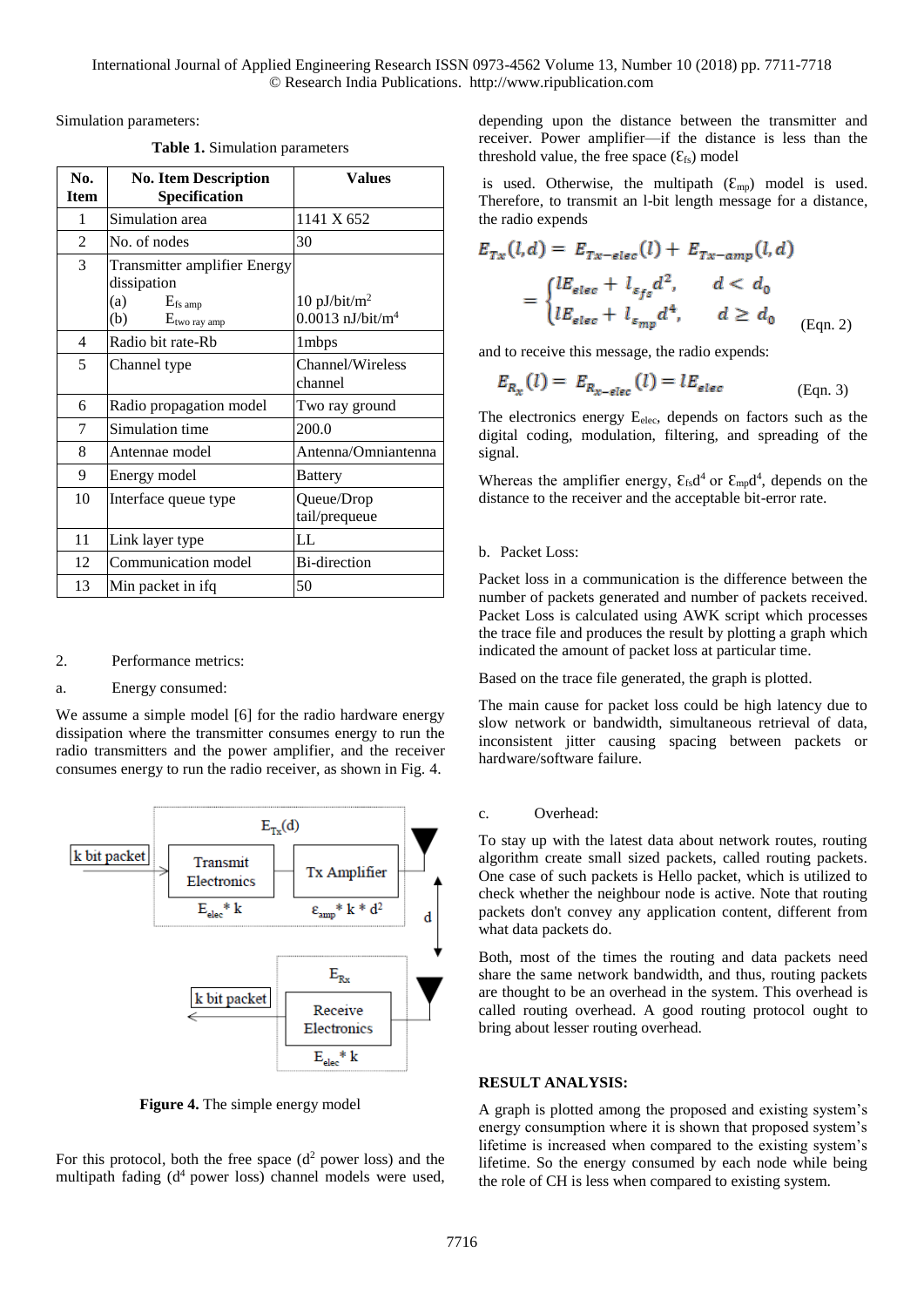#### International Journal of Applied Engineering Research ISSN 0973-4562 Volume 13, Number 10 (2018) pp. 7711-7718 © Research India Publications. http://www.ripublication.com



**Figure 4.** Network lifetime graph



**Figure 5.** Packet loss graph

In Fig.5, a packet loss graph is generated between time and packet lost in bytes. Because of concurrent communication with all CHs at a time to BS, data is lost and caused the graph to elevate.

like health care, disaster prone areas, military applications, agriculture and so on.

#### **REFERENCES**

- [1] Nayak, Padmalaya, and Anurag Devulapalli. "A fuzzy logic-based clustering algorithm for WSN to extend the network lifetime." IEEE sensors journal 16.1 (2016): 137-144.
- [2] Heinzelman, Wendi Rabiner, Anantha Chandrakasan, and Hari Balakrishnan. "Energy-efficient communication protocol for wireless microsensor networks." System sciences, 2000. Proceedings of the 33rd annual Hawaii international conference on.

#### **CONCLUSION:**

While LEACH protocol seems to be saving energy of nodes, with some modifications this protocol can be more alluring and widely applicable. In this paper, an energy effective clustering protocol has been proposed for WSN utilizing fuzzy logic. By choosing suitable fuzzy descriptors, one Super Cluster Head is elected among the CHs who is the agent for delivering the message to a far base station. It is expected that it would be more important in various practical applications